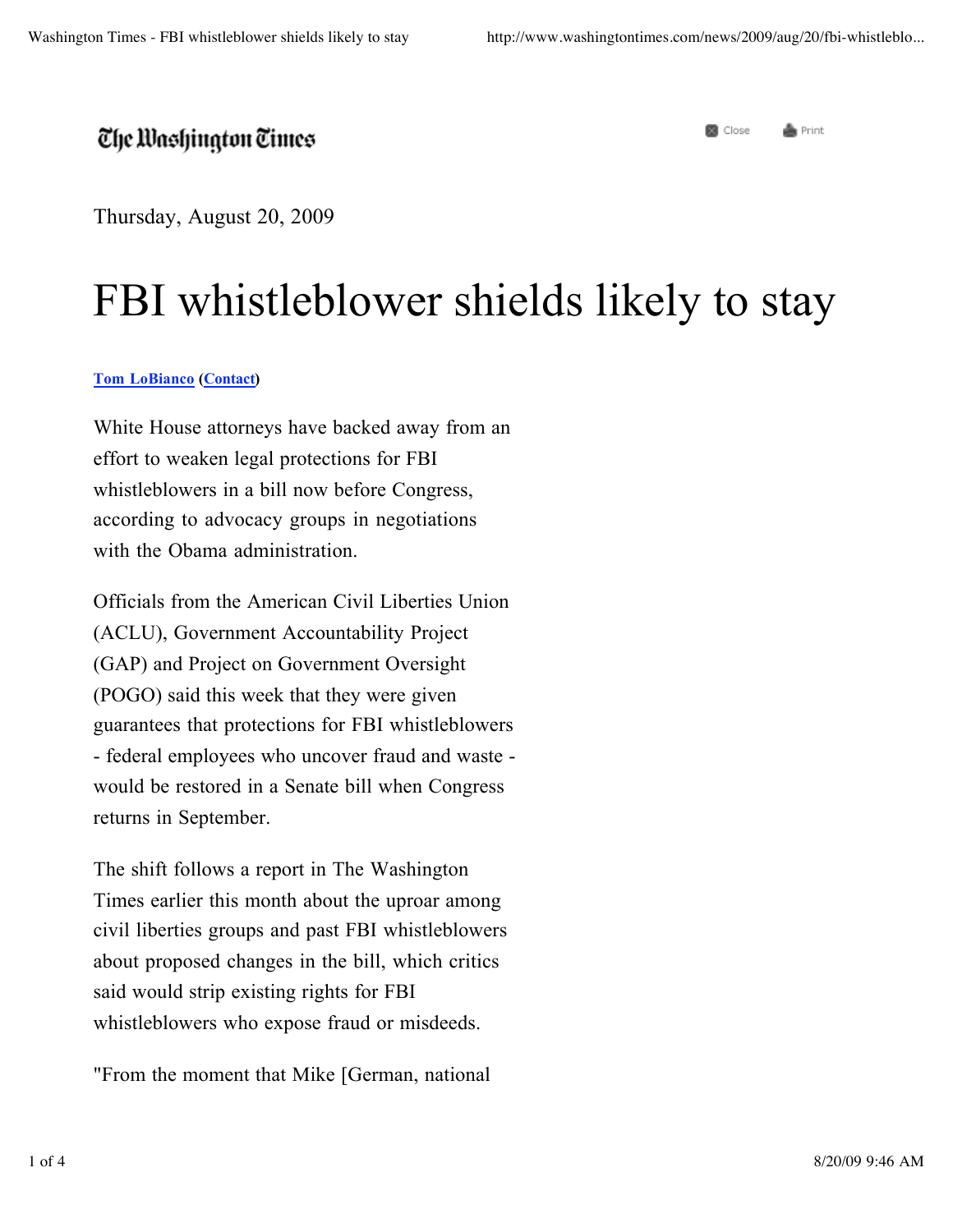security counsel for the ACLU] raised it as a problem, the reaction we were getting back from the White House was, 'That wasn't what we intended,' " said Danielle Brian, executive director for POGO. "It was clear to me the drafters at the White House didn't know this was going to happen."

Mr. German, a former FBI whistleblower who faced government retaliation, said he alerted White House attorneys about the problem in a meeting days before a Senate committee passed the measure July 29 by a unanimous vote.

"When it was brought up, it was recognized it was a problem and there were assurances it would be addressed," Mr. German said.

A White House spokesman denied that the offending provisions were submitted by the administration and reiterated a statement that the legislative language it had sent to senators and advocates was a "discussion draft" for an still-evolving bill.

"The administration has worked with the Senate to produce bipartisan legislation that would increase the rights and protections available to whistleblowers - legislation that had been stalled in Congress for many years," White House spokesman Ben LaBolt said.

"The legislation was never intended to weaken protections for FBI whistleblowers - it was intended to do just the opposite," Mr. LaBolt said in a statement Wednesday. "The administration will continue to work with the bipartisan group of senators to ensure that the final version of the legislation strengthens protections for FBI whistleblowers and for whistleblowers across the government."

The thrust of the Senate bill is to provide new protections from retaliation for federal whistleblowers, but under the amended bill FBI employees who charge retaliation would have lost the right to have their cases heard by the Justice Department's inspector general.

FBI whistleblowers go through a process distinct from other intelligence and national security workers and other federal employees. Agency whistleblowers credit the system with encouraging more FBI employees to come forward to report wrongdoing.

White House attorneys sought and won a provision in the Senate whistleblower bill negotiations which would have removed some of the current protections for FBI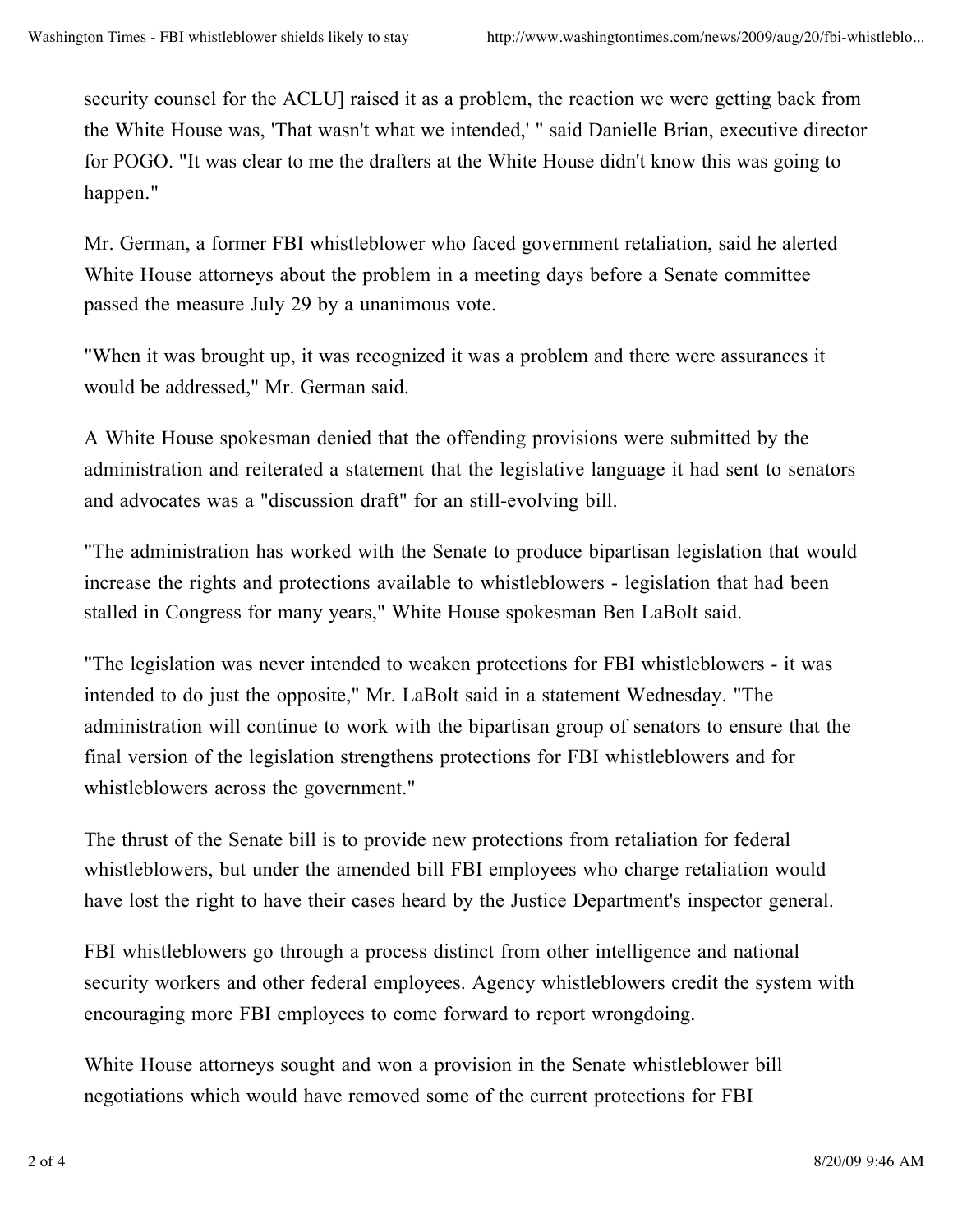whistleblowers, The Times reported.

FBI whistleblowers, including former star agent Frederic Whitehurst, whose lawsuit resulted in President Clinton's establishment of the current standard of protection, have said the provision would set back efforts to expose fraud and corruption in the government by decades.

Whistleblower advocacy groups have publicly split over who backed the effort to revoke the rights included in the original Senate bill, and over when White House attorneys realized the problem.

"There was no mistake in the FBI's attempt to undercut whistleblower protections and the White House's acquiescence to this underhanded move," said National Whistleblowers Center President Stephen M. Kohn. "I personally told the White House negotiators of this problem a month before the Senate incorporated these unethical provisions."

Spokesmen for the FBI and the Justice Department did not return requests for comment Wednesday.

But GAP Legislative Director Tom Devine, who also thinks it was the FBI that pushed the change in the law, said White House attorneys have guaranteed him existing rights for FBI whistleblowers will be fully restored in the final bill.

"Nobody's wasting their time on the [FBI whistleblower] issue, because except for the formalities we've won and it doesn't really matter," Mr. Devine said.

The whistleblower advocate groups all said they alerted the White House about the change to the FBI whistleblower protections before the Senate Homeland Security and Governmental Affairs Committee passed the bill in late July.

Ms. Brian attributed the repeal to a "slapdash" effort by negotiators to put together a bill quickly, and Mr. Devine said the senators and the White House were intent on producing a win.

But Mr. Kohn said White House negotiators were given plenty of notice about the problem.